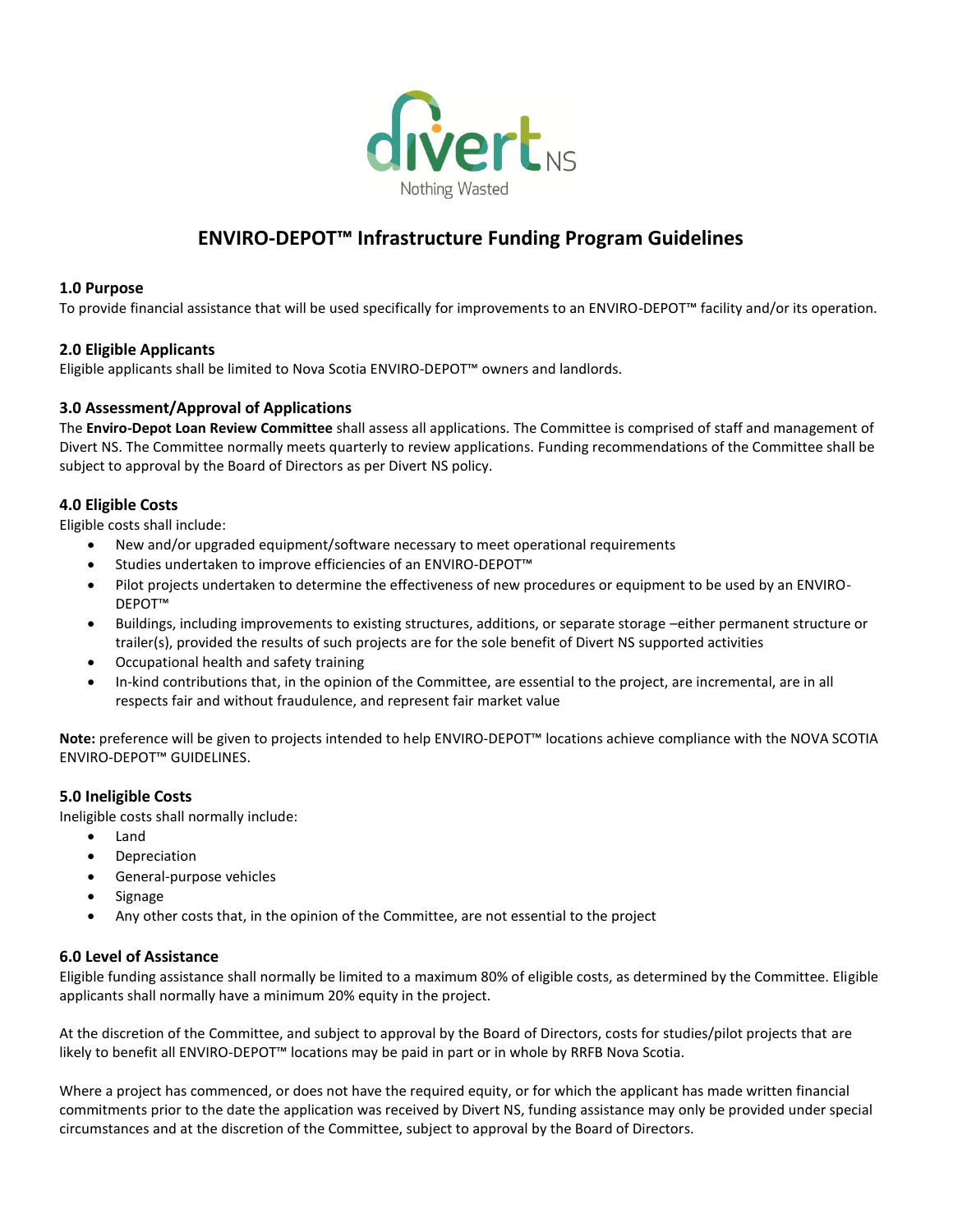#### **7.0 Form of Assistance**

Approved funding assistance shall normally be provided in the form of an interest-free loan.

#### **8.0 Assistance Repayment**

The term of the loan shall normally not exceed the estimated useful life of the project, as determined by the Committee. Repayment shall be made through the ROCAPS 2000™ system based on a formula that calculates a repayment per 1,000 used beverage containers (UBCs) processed by a depot and which shall be withheld by Divert NS once every four weeks. Below is the formula in an example.

#### **EXAMPLE**

|               | Loan Amount*                                           | \$5,000.00 |
|---------------|--------------------------------------------------------|------------|
| divided by    | Loan Term (in years)                                   |            |
| equals        | Loan Amount repayable each year                        | \$1,000.00 |
| divided by    | UBCs processed in previous 12 month period             | 2,500,000  |
| equals        | Loan Amount repayable per UBC                          | \$0.0004   |
| multiplied by | 1.000                                                  | 1,000      |
| equals        | Amount to be withheld per 1,000 UBCs**                 | \$0.40     |
| multiplied by | UBCs processed in current 4 week period (in thousands) | 208.33     |
| equals        | First repayment (total amount withheld)                | \$83.33    |

\* Loans of \$5,000 or more shall require security by way of assets, personal guarantees, or other acceptable forms as determined by the Committee

\*\* Repayments shall not normally be permitted to exceed \$1.75 per 1,000 UBCs unless approved by the Board of Directors.

#### **9.0 Condition of Assistance**

It is a condition of assistance that any improvements to an ENVIRO-DEPOT™ operation, developed as a result of this Infrastructure Funding Program shall be shared with all Nova Scotia ENVIRO-DEPOT™ locations.

#### **10.0. Consent for Collection, Use and Disclosure of Information**

Divert NS is subject to the *Freedom of Information and Protection of Privacy Act* when collecting, handling and disseminating information revealed by applicants. When the *Act* and these guidelines cannot be read harmoniously, the *Act* supersedes the guidelines.

In addition to the process of information collection, applicant information and project information is made available to Divert NS personnel and committee members responsible for managing, monitoring and evaluating programs. Divert NS will only use and disclose personal information for program planning, evaluation and reviews, in audits and for generating statistics.

Divert NS may publish or otherwise disclose in its internal and external communications, including press releases and on its website, information on approved funding applications and reports respecting the project for which funding has been approved. The purpose of such communications is to advise and inform the public of projects that are funded by Divert NS. The disclosure may include the names, title and affiliation of project leaders, amount of funding and a brief summary of the project.

In all cases, personal information will not be disclosed if the disclosure would result in an unreasonable invasion of the applicant's privacy as determined under the *Act*.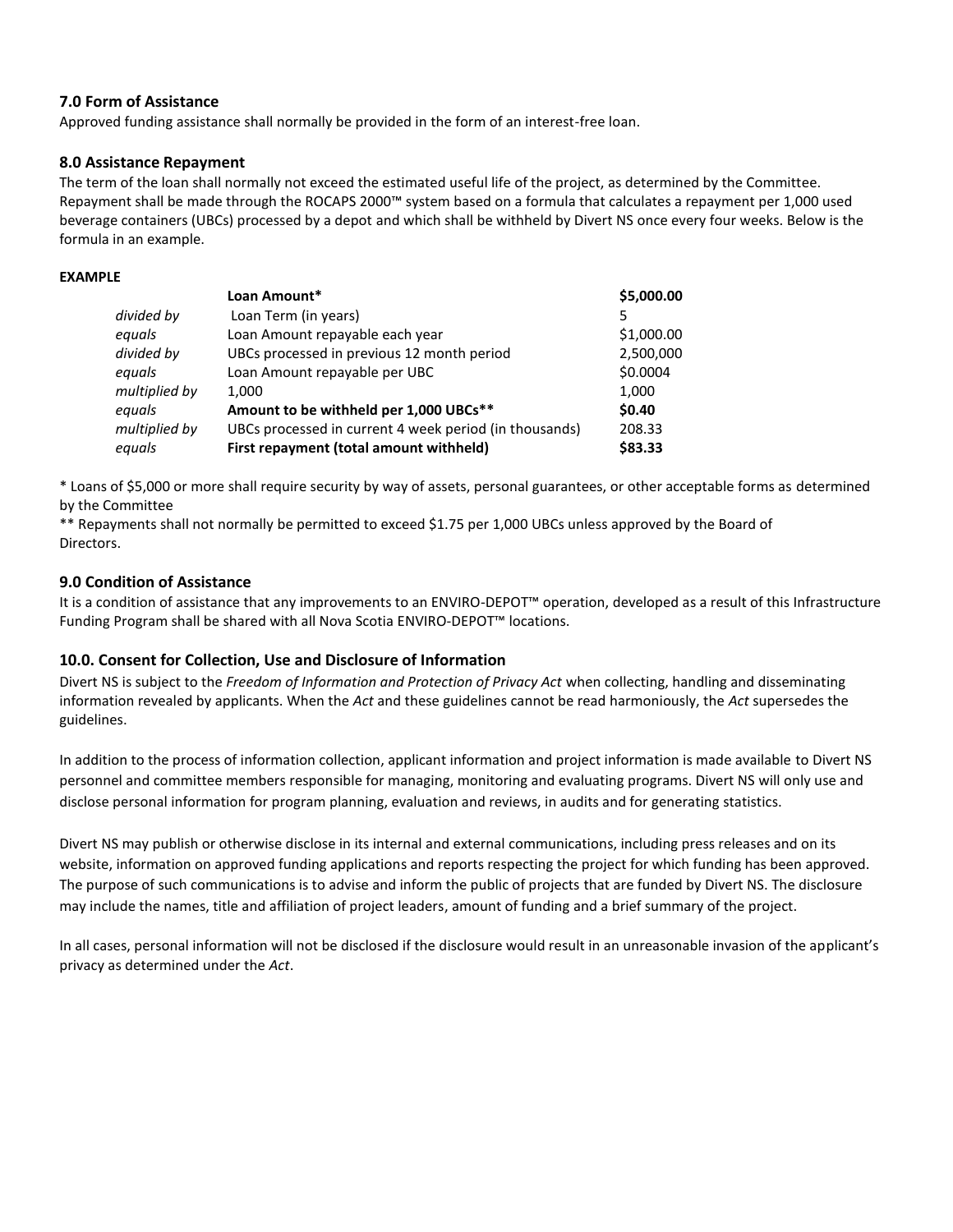#### **11.0. Application Procedure**

Applicants are expected to adhere to the principle of full disclosure and provide all information requested by the form. Completed forms and relevant documentation should be emailed to [klpooley@divertns.ca](mailto:klpooley@divertns.ca) or mailed to:

ENVIRO-DEPOT™ Infrastructure Funding Program Divert NS 35 Commercial Street, Suite 400 Truro, NS B2N 3H9

The Committee shall treat all information received as confidential, adhering to all applicable privacy legislation and Divert NS policy. All applicants shall be informed of the final decision in writing. The letter to successful applicants shall include the terms and conditions of the offer, details regarding disbursement of funds, invoicing, records, reviews, audits and repayment schedules. Applications may be submitted at any time.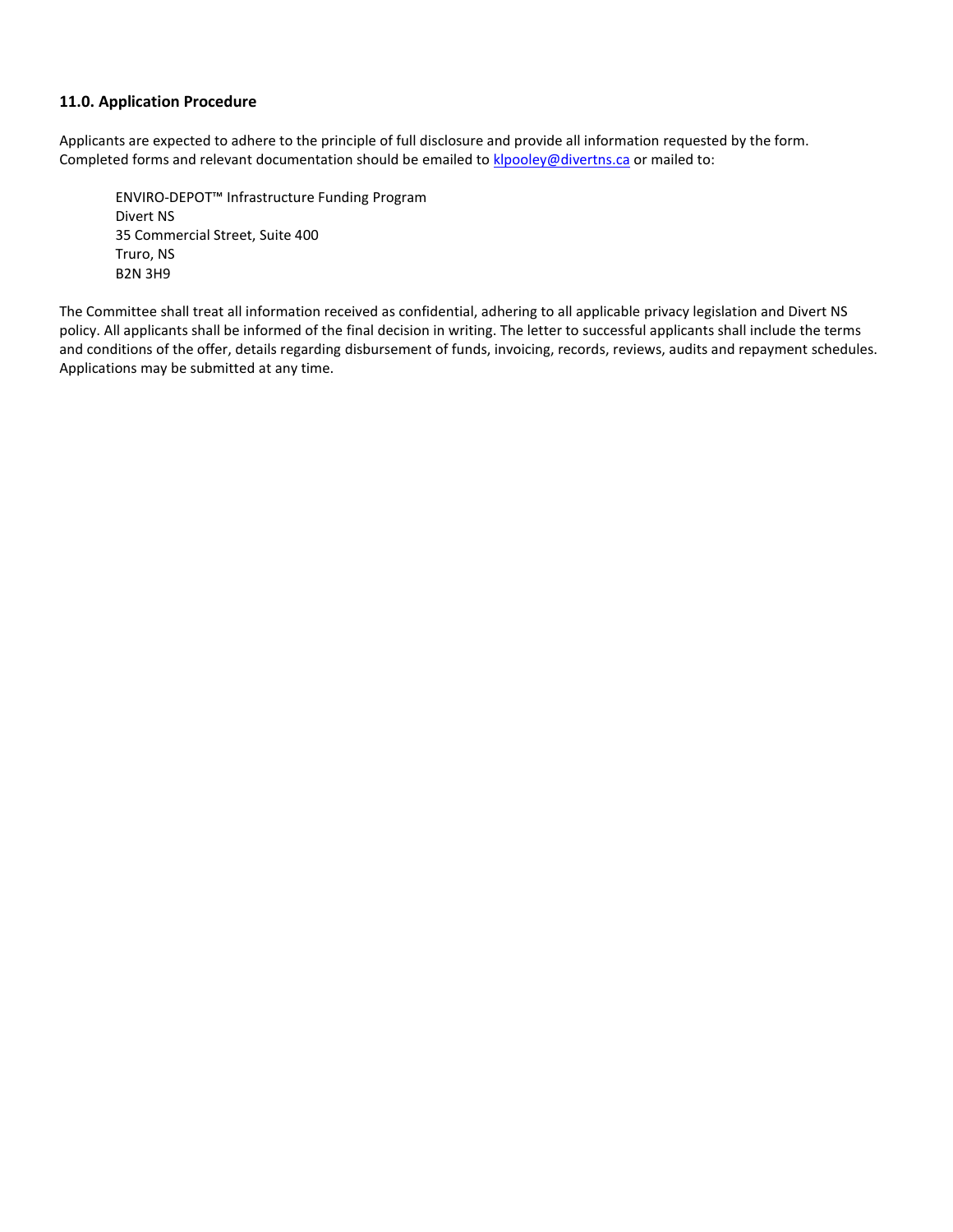

# APPLICATION FOR ASSISTANCE ENVIRO-DEPOT™ INFRASTRUCTURE FUNDING

| 1. Legal Name of ENVIRO-DEPOT <sup>™</sup>                                                                                                                                                                                                          | 2. Name and Title of Contact Person |  |  |  |  |  |  |
|-----------------------------------------------------------------------------------------------------------------------------------------------------------------------------------------------------------------------------------------------------|-------------------------------------|--|--|--|--|--|--|
|                                                                                                                                                                                                                                                     |                                     |  |  |  |  |  |  |
|                                                                                                                                                                                                                                                     |                                     |  |  |  |  |  |  |
|                                                                                                                                                                                                                                                     |                                     |  |  |  |  |  |  |
|                                                                                                                                                                                                                                                     |                                     |  |  |  |  |  |  |
|                                                                                                                                                                                                                                                     |                                     |  |  |  |  |  |  |
|                                                                                                                                                                                                                                                     |                                     |  |  |  |  |  |  |
| 3. Brief Description of Project:                                                                                                                                                                                                                    |                                     |  |  |  |  |  |  |
| 4. Does the project require Municipal, Provincial and/or Federal Permits? If yes, please provide details: _____                                                                                                                                     |                                     |  |  |  |  |  |  |
| 6.                                                                                                                                                                                                                                                  |                                     |  |  |  |  |  |  |
|                                                                                                                                                                                                                                                     |                                     |  |  |  |  |  |  |
| Will the project create new jobs? If yes, how many?                                                                                                                                                                                                 |                                     |  |  |  |  |  |  |
| Total Cost of Project: \$<br>7.<br>*Approved program funding will be provided as a percentage of the total eligible costs, with the maximum program contribution not<br>greater than 80% of total costs, unless specifically approved by Divert NS. |                                     |  |  |  |  |  |  |
|                                                                                                                                                                                                                                                     |                                     |  |  |  |  |  |  |